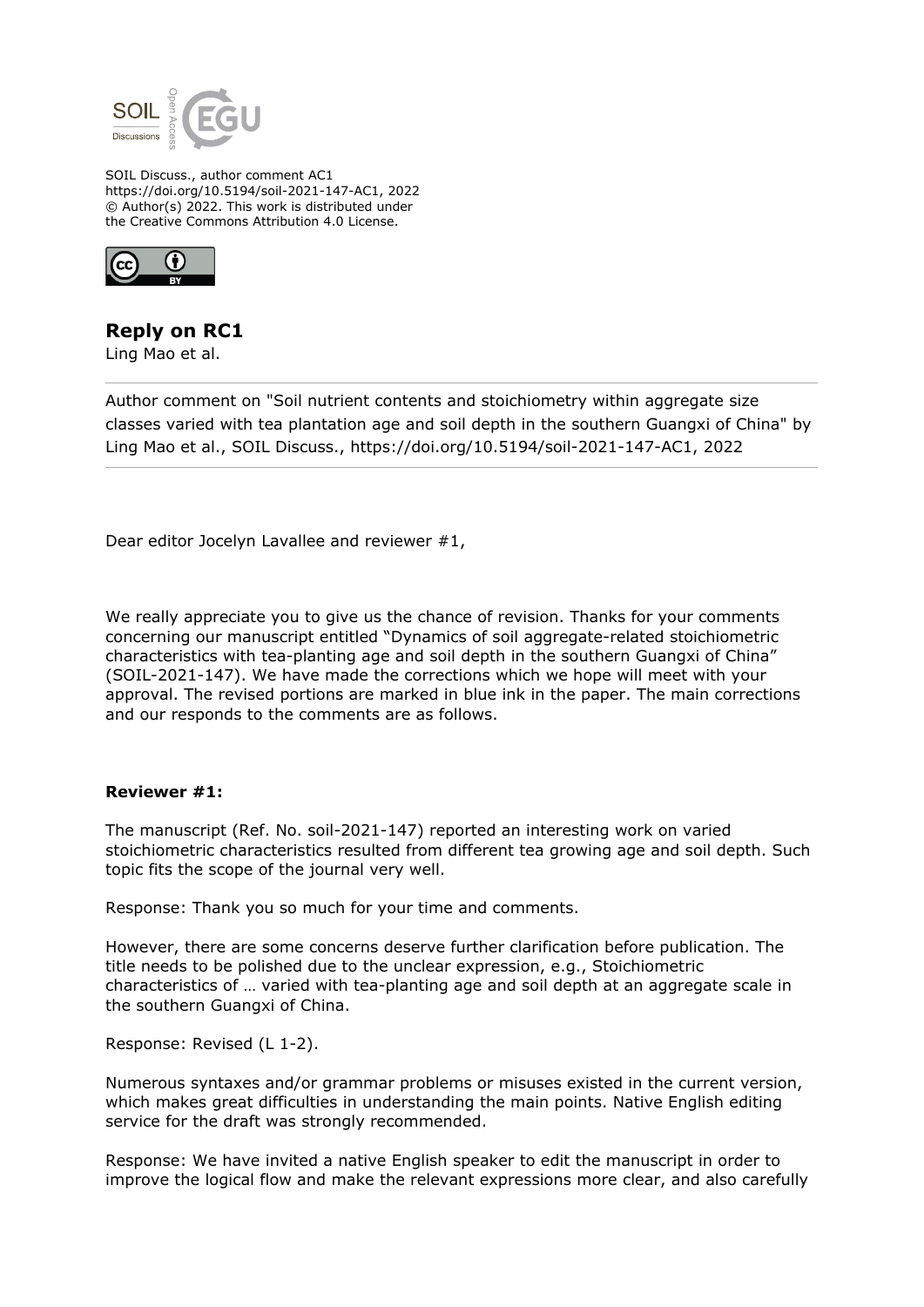inspected and corrected the details such as word spelling, document information, and English grammar. Please see the revised manuscript.

The research needs or gap for the present study should be clearly indicated and justified as well as the work at the aggregate scale that maybe a potentially important innovative aspect.

Response: Revised (L 79-90). As the basic unites of soil structure, soil aggregates are complex ensembles composed of primary particles as well as organic matter (OM). According to the differences of binding agents, soil aggregates can be classified into microaggregates (< 0.25 mm) and macroaggregates (> 0.25 mm). In general, persistent binding agents (like humified OM and polyvalent metal cation complexes) contribute to the binding of primary particles into microaggregates. Differently, temporary binding agents (like fungal hyphae, plant roots, and polysaccharides) aggregating with microaggregates conduces to the formation of macroaggregates. As shown above, soil aggregates with various sizes exert different abilities in the supply and reserve of soil OC and nutrients. Thus, to improve the comprehension about the structure and function of soil ecosystems, more efforts should be made to observe the soil stoichiometric characteristics at the aggregate scales.

Some detailed comments for your reference:

P1 Line9, "… a sort of effective way …" should be "… an effective way…".

Response: Revised (L 9).

P1 Line10, "this study was aim to…" changes to "the aim of this study was to…", or "this study was aimed to…", better?

Response: Revised (L 10).

P1 Line 15-16, in various sized aggregates should be in different sizes of aggregates. In different aged tea plantations? Confusing expression. Among different ages of tea gardens or cultivations?

Response: Revised (L 15-16).

P2 Line 27, "an appropriate increase" could be more quantitative or specific?

Response: We deleted this inaccurate sentence.

P2 Line 28, During the process of tea planting, tea growth, better?

Response: Revised (L 24).

P2 Line 31, tea plant should be tea plants or trees. Same as the remaining context.

Response: Revised (L 27 and elsewhere).

We believe that we have revised and improved this manuscript to the best of our abilities. In addition, we have made further changes according to the useful and helpful comments you have provided. We sincerely appreciate your time and effort on our behalf, and we truly hope that these corrections will meet with your approval.